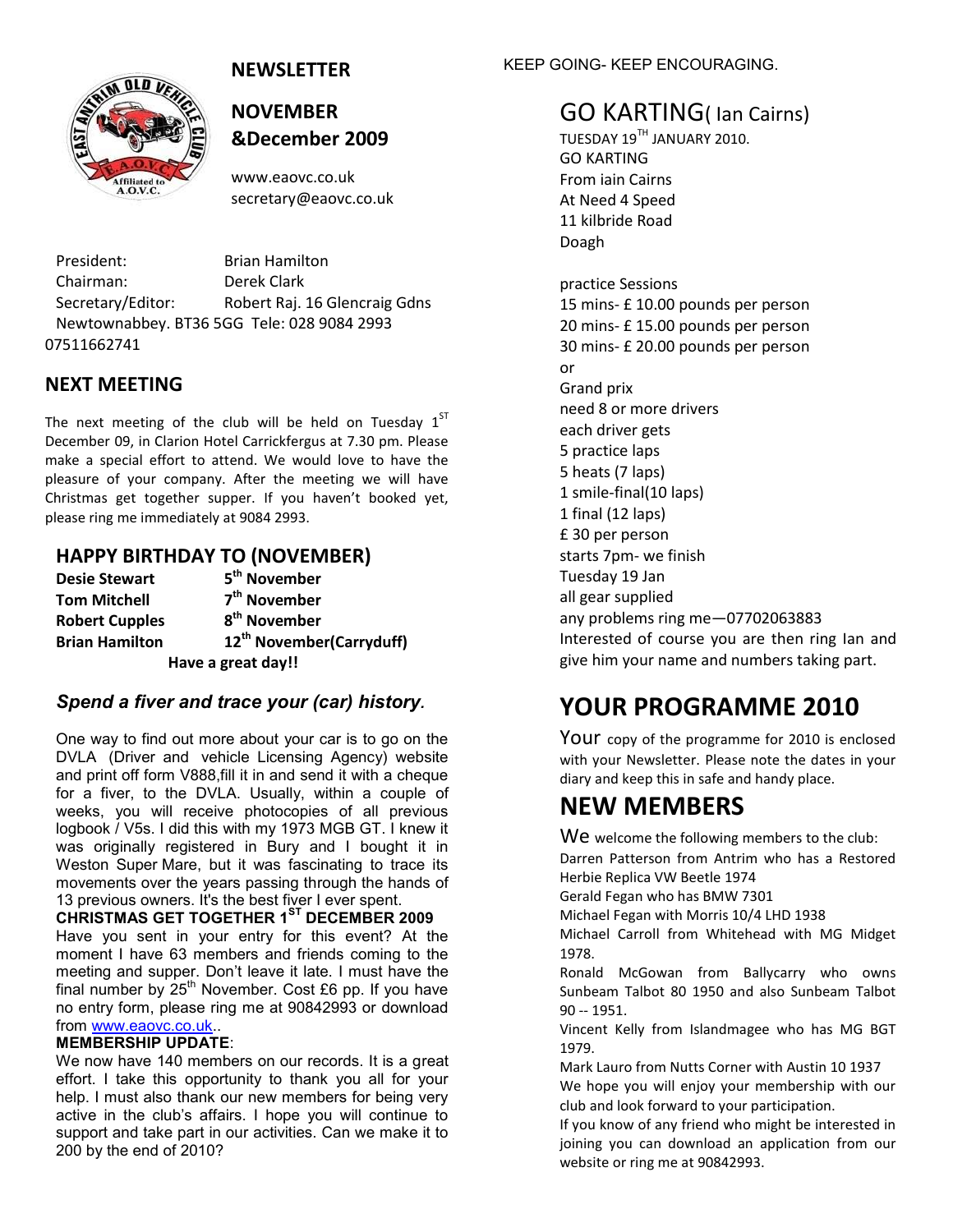## MEMBERSHIP FEES

Please remember that you fees for year 2010 can be paid at your next meeting. There is no increase in the fees . £15 up to the age of 65 and £10 for over 65.

# DINNER DANCE

## FRIDAY 19TH MARCH 2010 CLARION HOTEL, CARRICKFERGUS DANCING - X-FILES TICKETS £ 22 PP PLEASE SUPPORT

Please ring me at 9084 2993 or 07511662741 and indicate your support. At the moment I have just over 40 and I need 100 to break even. We will be presenting the cheque for £6000 to NI Hospice on the evening.

# GET WELL

We send our get well wishes to Kate Tom Mitchell's partner and to Ian Patterson.

# WANTED

A member to Edit the Newsletter. It is time for me to step down from this post and give someone else to take the responsibility. You don't need any special experience. WHO IS IT GOING TO BE?

## FOR YOUR ATTENTION

We are a custom vehicle and restoration company from Lisburn NI called the Pre-War Workshop. We specialise in the restoration of classic and vintage vehicles and can offer services such as engine reconditioning and custom stainless/aluminium fabrication for exhausts etc

| David           | Ritchie  |
|-----------------|----------|
| Pre-War         | Workshop |
| Enterprise      | Crescent |
| Lisburn         |          |
| <b>BT28 2BP</b> |          |
| 02892 666 555   |          |

#### FIRST EVENT OF 2010

Our first event for 2010 Go Karting at Doagh organised by Ian Cairns. Please give him your support and ring him and let him know that you will be interested 07702063883. He needs to know the numbers to book the event.

## HAPPY BIRTHDAY FOR DECEMBER

William Robinson 5th Noel Thompson 10th<br>Robert Raj 11<sup>th</sup> Robert Raj  $11^{tr}$ <br>Thomas Peters  $23^{rd}$ Thomas Peters 23<sup>rd</sup><br>William Peoples 27<sup>th</sup> William Peoples 27"<br>Gary Dunlon 30<sup>th</sup> Gary Dunlop 30<sup>th</sup><br>Russell Lindsay 30<sup>th</sup> Russell Lindsay Hope you all have a great day

## **MG OWNER'S CLUB INVITE**

The 2010 Charity Quiz will be held in the Ivanhoe Hotel, Saintfield Road, *Carryduff* on Thursday 18th February 2010 at 8pm.Charity to Benefit: Marie Curie Cancer Care.

#### Chairman's first visit to Beaulieu

Several club members attended the Beaulieu International Autojumble on Saturday and Sunday

 $12'13<sup>th</sup>$  September. Patrick Kelso and I flew to Southampton and met with two rough boys masquerading as Donald Davies and David Carson! They were having a great time rummaging for bits and pieces. The weather was warm and sunny which added value to the whole experience. We were staying at a B&B in Brockenhurst (about 6 miles from Beaulieu and had the luck of the Irish sure enough to be offered a lift to and from the venue in a beautiful 1930 Bentley owned by Dutchman Jan Noordhoek the president of the "Pionier Automobielen Club" formed in 1956 and still going strong! A memorable two days at Beaulieu and well worth a visit if you have never been there.

#### RUST

We have recently become the distributors for Rustbuster products in Ireland. As well as other other products that may be of interest to car enthusiasts, I would be greatful if you could put this into your club newsletter. REDUCTION IN FEE Elaine Miller.www.rustaway.ie. 0851408957

## EAOVC FORUM

This allows you access to all areas including EAOVC Members only areas as well as being able to upload any pictures to the forum. It is time for all members to get involved. You can make it interesting or boring, the matter and the involvement rests with you. If you have any questions email to  $\frac{andy}{\angle Q}e$ aovc.co.uk. Get going and make it work, make it interesting.

#### **POSSIBLE VISIT FROM BLESSINGTON**

**Some** years ago our club paid a visit to Blessington as an exchange visit, but due to circumstance we were not able to have the visit from Blessington to us, now we have more or less agreed that they will visit our club sometime in 2010. I hope I can count on your support to make their visit a memorable one for them.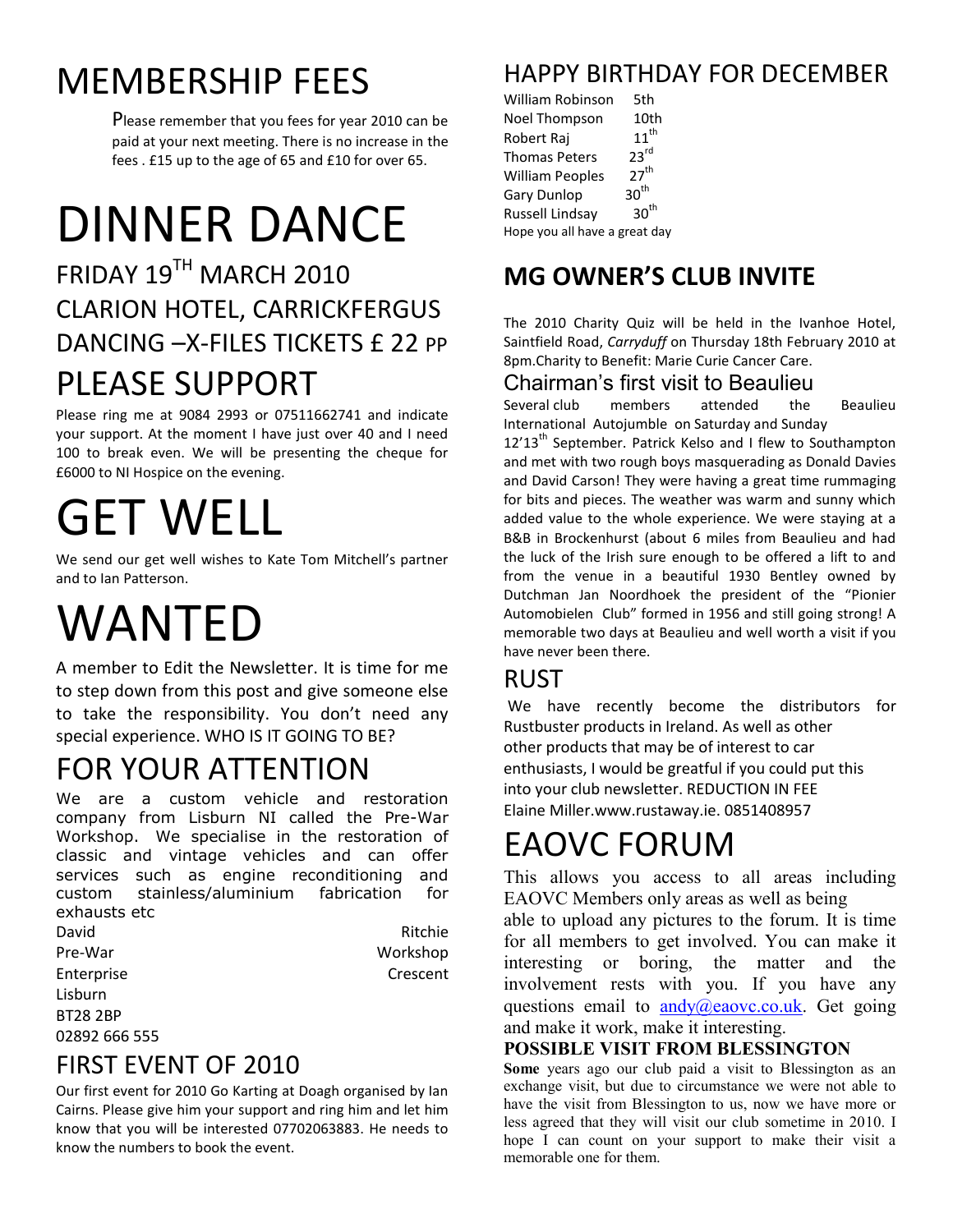#### Very important information!! **I C E- IN CASE OF EMERGENCY**

Apparently this is a standard procedure all paramedics follow at the scene of an accident when they come across your cell phone. *ICE - 'In Case of Emergency' We all carry our mobile phones with names & numbers stored in its memory but nobody, other than ourselves, knows which of these numbers belong to our closest family or friends.* **If we were to be involved in an accident or were taken ill, the people attending us would have our mobile phone but wouldn't know who to call. Yes, there are hundreds of numbers stored but which one is the contact person in case of an emergency? Hence this 'ICE' (In Case of Emergency) Campaign The concept of 'ICE' is catching on quickly. It is a method of contact during emergency situations. As cell(mobile) phones are carried by the majority of the population, all you need to do is store the number of a contact person or persons who should be contacted during emergency under the name 'ICE' ( In Case Of Emergency). The idea was thought up by a paramedic who found that when he went to the scenes of accidents, there were always mobile phones with patients, but they didn't know which number to call. He therefore thought that it would be a good idea if there was a nationally recognized name for this purpose. In an emergency situation, Emergency Service personnel and hospital Staff would be able to quickly contact the right person by simply dialing the number you have stored as 'ICE.' For more than one contact name simply enter ICE, ICE2 and ICE3 etc. A great idea that will make a difference!**

**Let's spread the concept of ICE by storing an ICE number in our Mobile phones today! It really could save your life or put a loved one's mind at rest. Ice will speak for you when you cannot. PLEASE TAKE NOTE.**

#### **WEBSITE [www.eaovc.co.uk](http://www.eaovc.co.uk/)**

**All members** are requested to send in your vehicle photo write up if any and you head & shoulder photo to be included in the club site to [andy@eavoc.co.uk.](mailto:andy@eavoc.co.uk) Please note it is not compulsory requirement, but it would be great to see all sorts of vehicle on the site. One member suggested that if all members get their vehicle/s and photograph, then maybe other members will get to know and identify members when they happen to meet with each other.

We would love to receive your stories and use them.

Remember that you can now download lot of information at the site.

You can download and print your entry forms, your Newsletter and other information like MOT update and AOVC update and other interesting items.

**YOU ARE THE STAR AND YOU MAKE THE CLUB TICK.**

## **CONGRATULATIONS**

**To** Martin Waterworth for being elected vice chairman for the AOVC at the AGM on Tuesday.

# BALLO<sup>T</sup>

Please bring a prize for our Ballot on Tuesday for Christmas Get together. Thank you in advance.

## CHARITY NOMINATION

If any member is interested in putting forward a charity for 2010, please do it now. Here is what you have to do: write the name of the charity with some write up, even get a letter from the charity involved, make sure that the charity is NI based and not completely funded by various bodies. All the nominated charities then will put in a hat and the first drawn will be the chosen charity of the club for 2010. Nomination must be with the Secretary no later than 18<sup>th</sup> December 2009.

## CONSTIUTION

If you would like to see any changes in the constitution, please forward your amendment or new one to the Secretary not later than  $18^{\mathrm{th}}$  December 09

#### ELIGIBILITY

Next year the vehicles eligible to enter in the Club runs will go up from 1988 to **1989.**

#### **DID YOU KNOW**

**That you can bring your partner to the monthly meeting or better still why not make them join the club as full members. Maybe we could have a ladies organising some Social functions IT IS A THOUGHT!!**

## **NOTE FROM THE EDITOR**

I take this opportunity to thank you all for your support since producing the first Newsletter which started in 1998 when late Bob Montgomery was the Chairman. I have now decided to hand this job to someone more capable and active than I am. I have no doubt that he/she will make a better job of than I did. I have always believed there is always a better person to follow than just me. If I am called upon to help, of course I will help. Meanwhile thank you for your love and your help. May I also take this opportunity to wish you & the family a:

#### MERRY CHRISTMAS & PROSPEROUS NEW YEAR GOD BLESS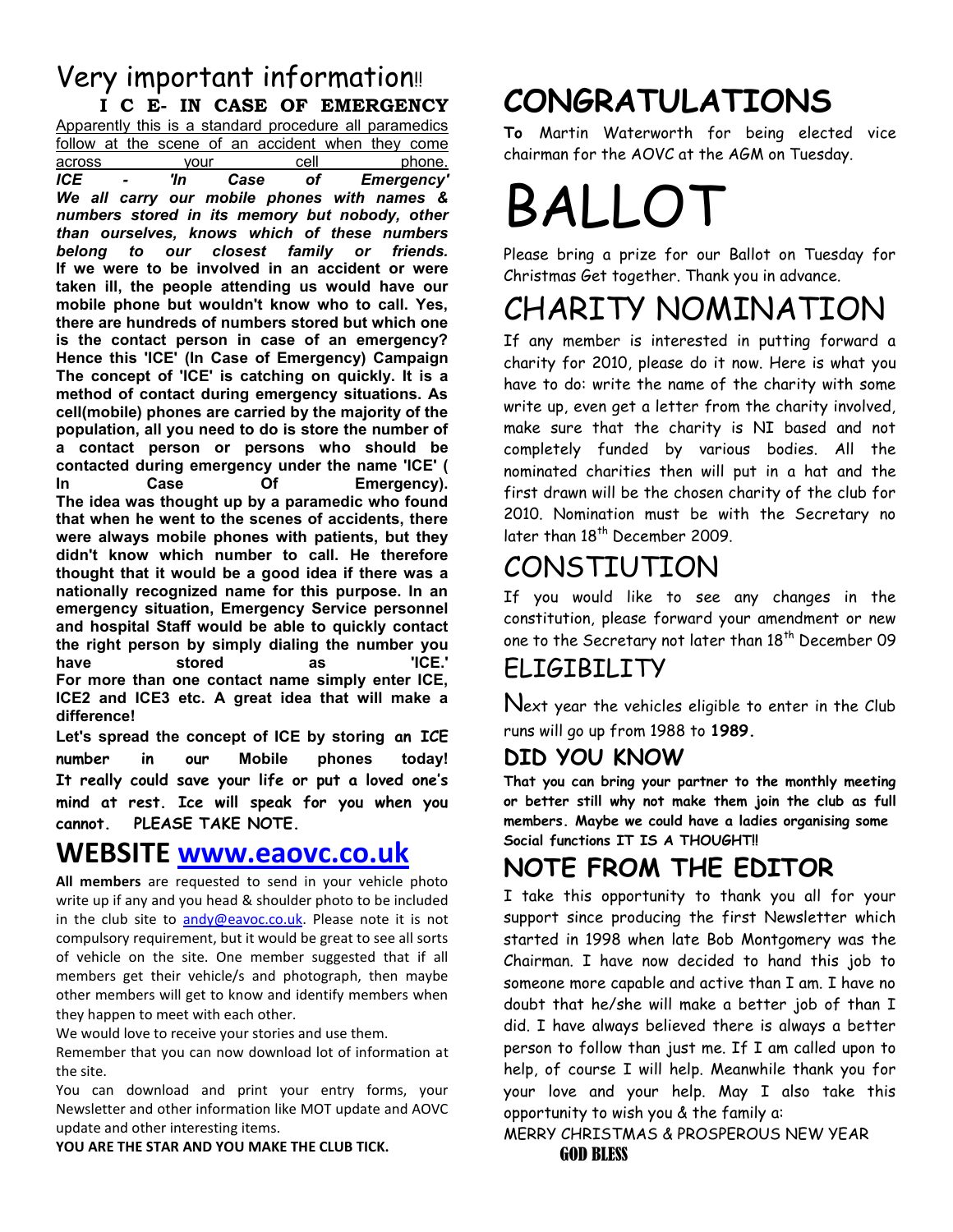## ELECTION 2010

| President:       | <b>Brian Hamilton</b>                                                                                                |
|------------------|----------------------------------------------------------------------------------------------------------------------|
| Chairman         | Derek Clark                                                                                                          |
| Vice Chair       |                                                                                                                      |
| Secretary        |                                                                                                                      |
| Asst.secretary:  | ______________________________                                                                                       |
| Events Sec:      |                                                                                                                      |
| Treasurer:       |                                                                                                                      |
| Asst. Treasurer: |                                                                                                                      |
| Editor:          | <u> 1989 - Johann John Stone, market fransk politiker (</u>                                                          |
| Committee: 1.    |                                                                                                                      |
| 2.               |                                                                                                                      |
| 3:               |                                                                                                                      |
| 4:               | <u> 1989 - Johann John Harry Harry Harry Harry Harry Harry Harry Harry Harry Harry Harry Harry Harry Harry Harry</u> |
| 5:               | <u> 1989 - Johann John Harry Harry Harry Harry Harry Harry Harry Harry Harry Harry Harry Harry Harry Harry Harry</u> |
| 6:               |                                                                                                                      |
| Auditors:        |                                                                                                                      |
|                  |                                                                                                                      |
|                  |                                                                                                                      |
|                  |                                                                                                                      |
|                  |                                                                                                                      |
|                  |                                                                                                                      |
|                  |                                                                                                                      |
| Property:        |                                                                                                                      |
| Webmaster:       |                                                                                                                      |
|                  |                                                                                                                      |

Portrush Committee already elected;

Donald Davies, Brian Hamilton, Robert Raj, Derek Clark. Martin Waterworth, Morris Walker, Gavin Millar, James Mullan & Patrick Cleary

Please bear in mind that the President and chairman are automatically reelected for 2010

#### WHO WAS WHO IN 2009

| President:                                    | Brian Hamilton                          |  |  |  |  |
|-----------------------------------------------|-----------------------------------------|--|--|--|--|
| Chairman:                                     | Derek Clark                             |  |  |  |  |
| Vice Chair                                    | Cecil McGladdery                        |  |  |  |  |
| Secretary                                     | Robert Raj                              |  |  |  |  |
| Asst. Sec                                     | Patrick Cleary                          |  |  |  |  |
| Treasurer                                     | Jonathan McAuley MBE                    |  |  |  |  |
| Newsletter                                    | Robert Raj & Donald Davies              |  |  |  |  |
| AOVC Delegates: B. Hamilton, D. Clark & R.Raj |                                         |  |  |  |  |
| Committee:                                    | Ian Cairns, Cathy Cairns, Willie Glenn, |  |  |  |  |
| Gavin Millar, Patrick Kelso, Donald Davies    |                                         |  |  |  |  |
| Raymond Parke, Walter Irvine<br>Auditors:     |                                         |  |  |  |  |
| Social Committee: Brian Hamilton & Robert Raj |                                         |  |  |  |  |
|                                               | Web Secretary: Donald Davies            |  |  |  |  |
| Property:                                     | Ian & Cathy Cairns                      |  |  |  |  |

## CHANGE OF DAY

Most of you all aware of the difficulty we have encountered over the past 8 years for sitting together and having peace for meal at our Belfast-Portrush cavalcade. Now we think we have solved the problem, of course it is not going to please everyone. One thing we can promise you that we will have bigger room and in no hurry to vacate at Royal Court Hotel. We will still finish our run and still have our meal at the same Hotel. The Cavalcade now will take place on SUNDAY 1<sup>st</sup> August 2010. We apologise to those who might be offended about this change to Sunday. We wanted to please everyone but we might not please some. We hope that you will support us as usual.



## HAPPY CHRISTMAS & PROSPEROUS HAPPY NEW YEAR

Wishing you and the family a very Merry Christmas and a Happy & Prosperous New year

From The President, Chairman and officers of the East Antrim Old Vehicle Club.